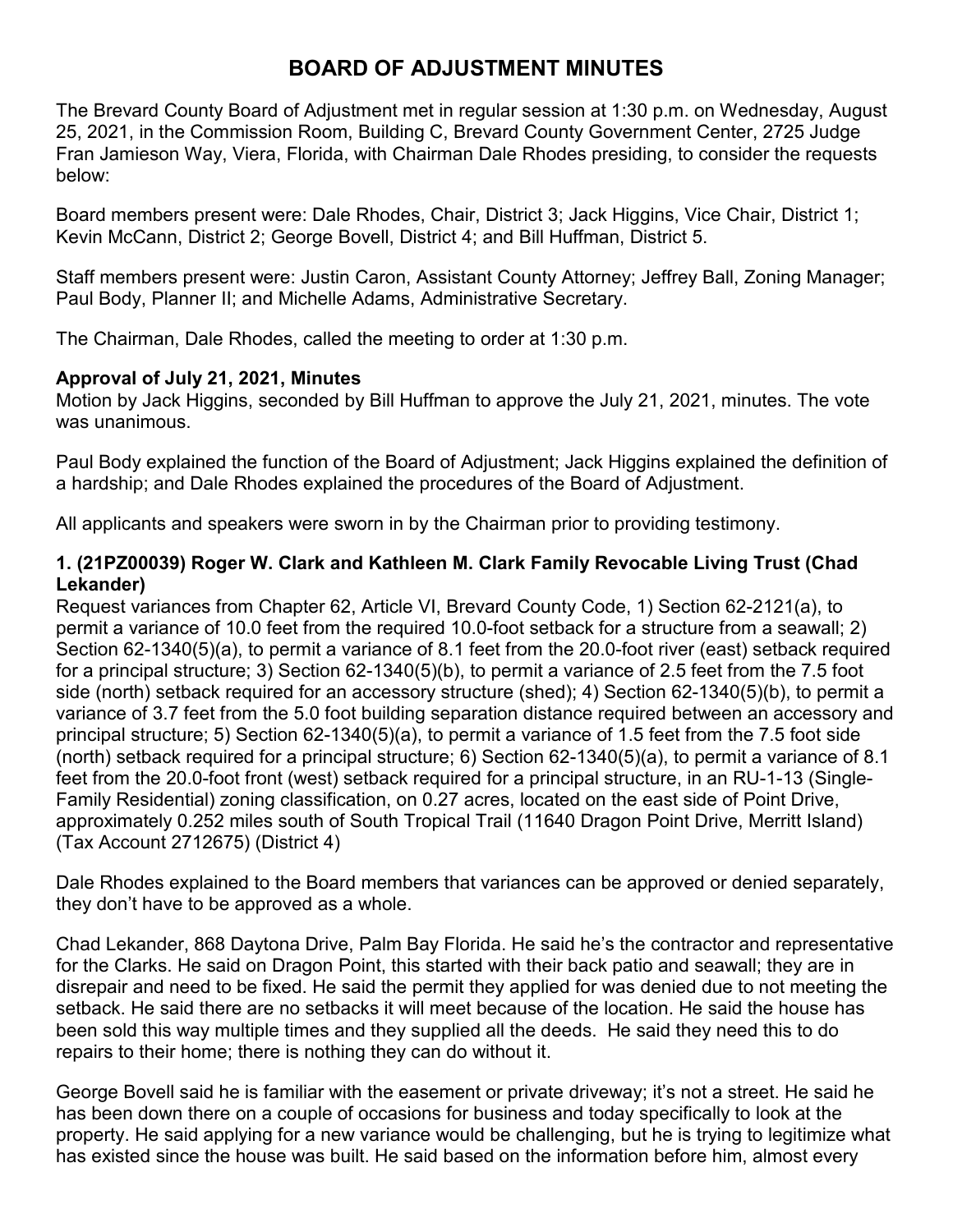home on the easement would have similar challenges when it's time for their repairs. He said he has no problem with any of the requests, from one to six, as he is asking to legitimize what is existing.

Kevin McCann asked if the repair work to be done would change the footprint of the existing patio and seawall and isn't expanding into the property.

Chad Lekander said correct, they will have to do water retention, so the patio may have to be removed; they are not trying to expand the patio but it will be redesigned.

Dale Rhodes asked if the deck would stay the same size that it currently is.

Chad Lekander replied that all the footprints will stay exactly the same.

No Public Comment

Motion by George Bovell, seconded by Jack Higgins, to approve the variances as depicted on the survey submitted by the applicants. The vote was unanimous.

#### **2. (21PZ00040) Wineland Family Trust**

Requests variances from Chapter 62, Article VI, Brevard County Code**,** 1) Section 62-1339(5) to permit a variance of 3.0 feet from the required 10.0-foot rear (north) setback for an accessory structure; 2) Section 62-1339(5) to permit a variance of 5.0 feet from the required 10.0-foot side (east) setback for an accessory structure; 3) Section 62-1339(5) to permit a variance of 3.0 feet from the 5.0-foot building separation distance required for an accessory and principal structure; 4) Section 62- 1339(5) to permit a variance of 5.0 feet from the 5.0-foot separation distance required for an accessory structure and pool screen enclosure, in an EU-2 Estate Use Residential) zoning classification, on 0.24 acres, located on the north side of Arnold Palmer Drive, approximately 300 feet west of Ben Hogan Way (2049 Arnold Palmer Drive, Titusville) (Tax Account 2112236) (District 1)

Christopher Wineland, 2049 Arnold Palmer Drive. He said they're wanting to build a pool house/bathroom pool cabana to the side of a swimming pool they put in last year. He said they purchased the house in 2016, had it custom built. He said when they went under contract with the builder it was already approved, the engineering plans were done so they couldn't make structural changes. He said when they built the house they had future plans for the pool; if they could have on time, they would have made changes. He said they would have made provisions to have a bathroom towards the rear of the house for easy access from the pool area. He said with the pool in, they have seen the need for a bathroom closer to the swimming pool so dirt and water is not tracked through the house. He said they would like to build a structure in their backyard. He said their neighborhood is governed by an HOA, whose covenants require that any shed or accessory structure must be permanent in nature; no prefabricated buildings. He said since they must build something they figured to have a bathroom, an area to hang out in, and a fridge and sink for prep for a kitchen they use a lot.

Jack Higgins asked if Coop was the contractor.

Christopher Wineland said yes.

Jack Higgins confirmed that the lot size was 0.24 and not 2.4.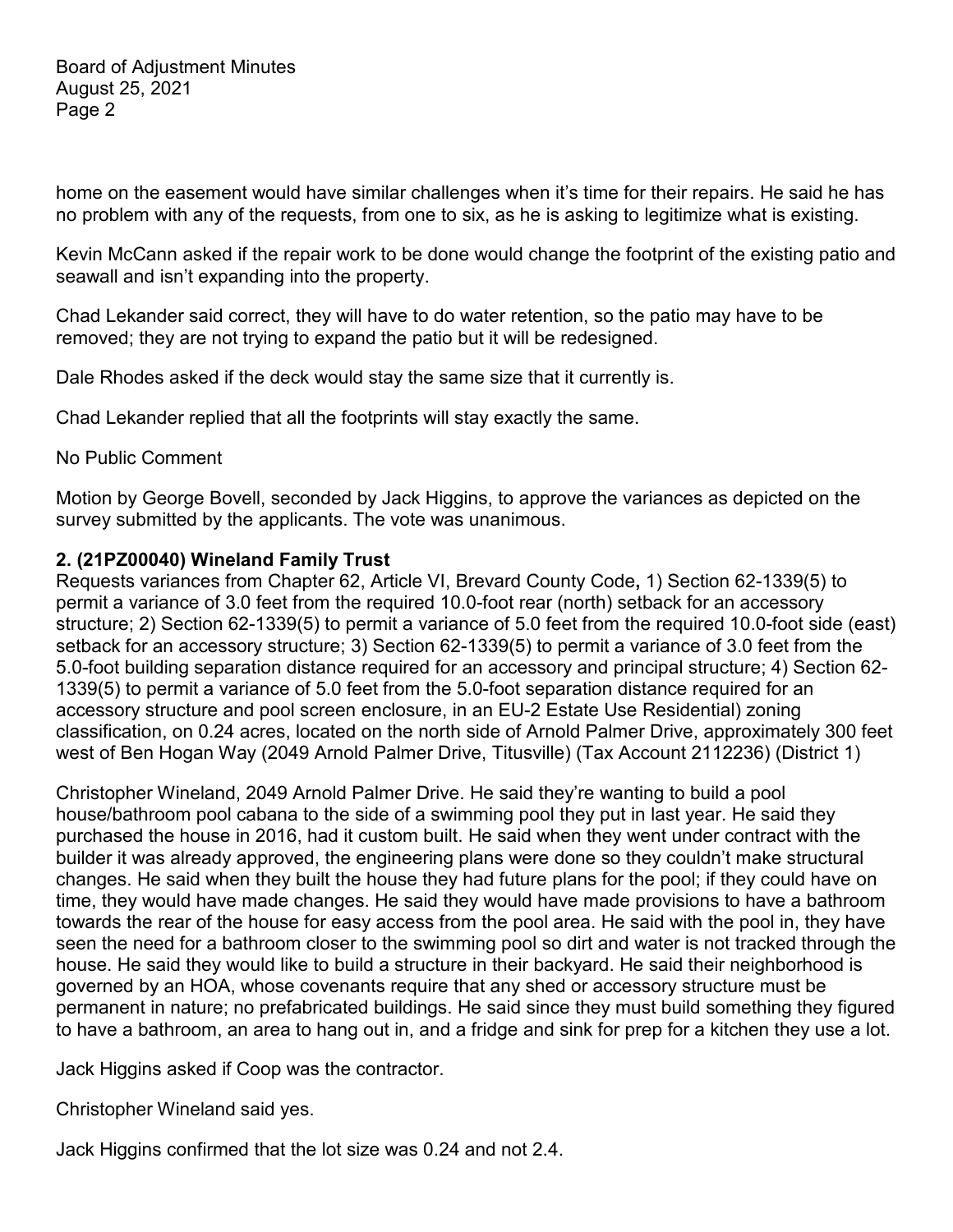Board of Adjustment Minutes August 25, 2021 Page 3

Paul Body confirmed it was 0.24.

Jack Higgins said the lot behind him is empty; that puts his screen enclosure at 5.0 feet from the neighbor's fence.

Christopher Wineland said yes, it's currently at 5.0 feet.

Jack Higgins asked what the neighbor says about that.

Christopher Wineland said they have no objection, he has a letter from the owner of that lot.

Jack Higgins asked who owned the land behind him.

Christopher Wineland answered, Coop Construction, he spoke to him and he has no objection.

Dale Rhodes asked if they saw the letter he submitted.

Christopher Wineland said yes.

Jack Higgins said he had missed it.

Christopher Wineland said he has a separate letter received from them before that one was emailed.

Jack Higgins said if he was his neighbor, he wouldn't allow it.

Christopher Wineland said he received a letter from the neighbor to the east, they are in favor.

Jack Higgins said that's who he was speaking of, the neighbor to the east.

Christopher Wineland said that was Andrew Johnson.

Jack Higgins asked if it was the neighbor with the wood fence.

Christopher Wineland said yes.

George Bovell asked if he applied to the HOA.

Christopher Wineland answered yes, he has architectural approval form the HOA.

George Bovell asked if he had it here.

Christopher Wineland answered yes.

Paul Body said that it is in their package.

George Bovell said okay, he is good.

Dale Rhodes asked if there were other options other than how he has it now.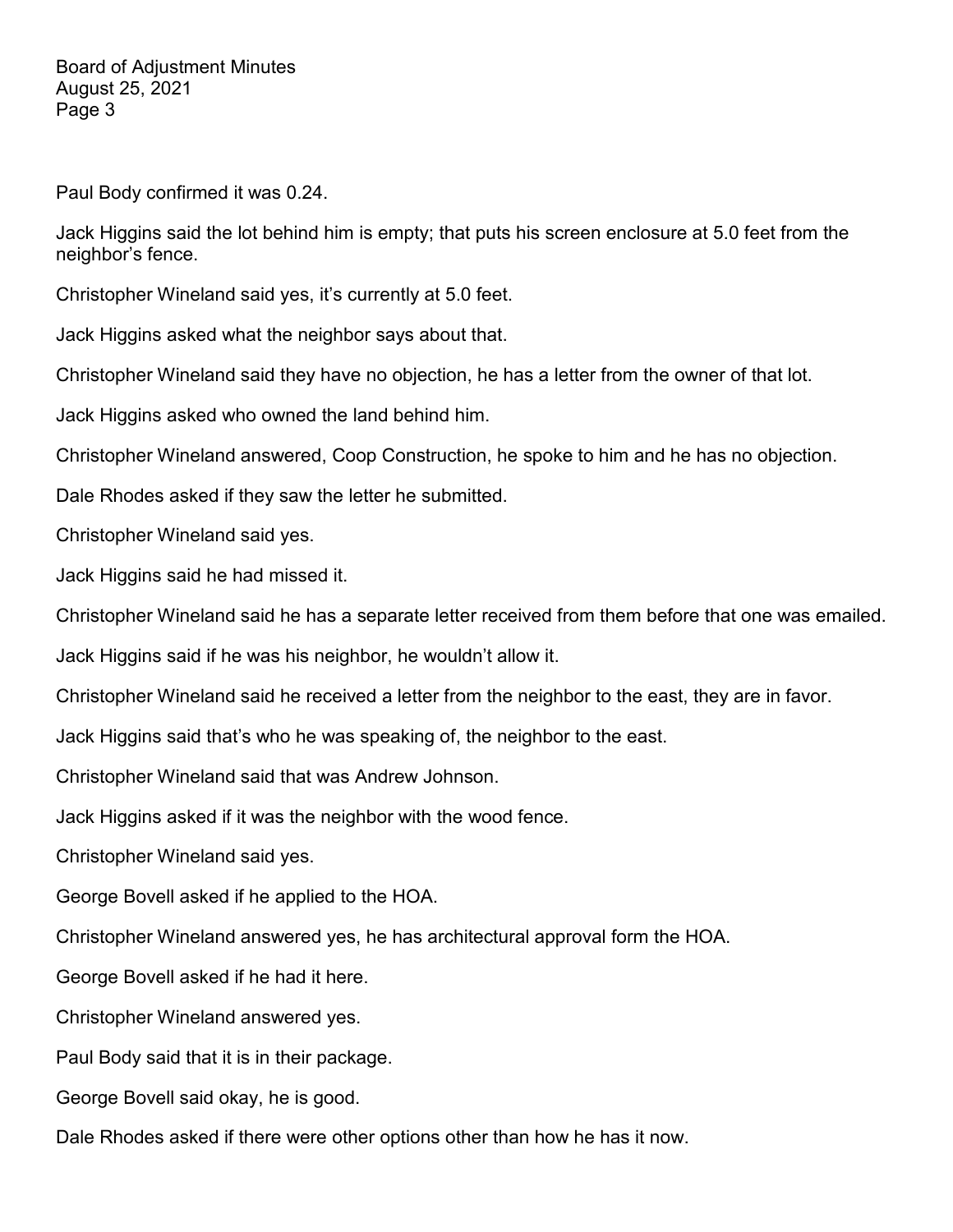Christopher Wineland said there isn't due to the setback requirements; even to put the pool in they had to get the utilities easement at the rear of their property vacated. He said there is a 5.0-foot utility easement down the east and west side that there are utilities in, the Natural Gas line is through the east side. He said they can't do anything with that, but are not wanting to go past 5.0 feet. He said there are no other feasible spots in the yard.

Jack Higgins asked if the neighbor next to him didn't object at all.

Christopher Wineland said that is correct and he has a letter from him. He said he is in favor of it because the east sun is bad in the back yard and asked if he could make it taller to block the sun out.

Kevin McCann asked if the structure was going to abut or be directly built into the screen enclosure.

Christopher Wineland said yes, there is currently a wall on the side of the screen enclosure, that wall would be removed and the screen enclosure directly connected to the new.

Kevin McCann asked if there would be access from the pool without going outside screen enclosure.

Christopher Wineland answered yes and there will be a roughly 3.0-foot breezeway between this accessory structure and the home for access to the side yard.

Jack Higgins said the way it sounds, everything would be contained within the enclosure.

Christopher Wineland said the screen enclosure is already existing.

## No Public Comment

Dale Rhodes said he did not go through the six points on the first request as it was to legitimize what already existed, not a new building construction; he will go through them in the future if instructed to. He said he will review the six points. He read, do special conditions and circumstances exist which aren't applicable to any other lands, buildings or structures in the applicable zoning classification. He said he doesn't think there are any special circumstances or conditions that exist. He said the applicant had the house built, later wanted to make changes to it but couldn't because of where it was; the applicant built the house and pool. He said there is nothing special about this, nothing in the way such as a lake or wetland. He read, the special circumstances and conditions don't result from actions from the applicant. He said it's something he is wanting to build, a result of what he wants to do. He read, that granting the variance and request won't confer on the applicant any special privileges that are denied by the provision of the Chapter to other lands, buildings and structures of identical zoning classification. He said this one is difficult for him because it does in a sense provide special privilege because they are allowing something outside the code. He said anyone could apply for a variance and see if they will be approved, but in his opinion, they are doing something that is a special privilege. He read, literal enforcement of the provision of this Chapter would deprive the applicant of rights commonly enjoyed by other properties in an identical zoning classification or provisions of this Chapter will constitute unnecessary and undue hardships on the applicant. He said he wouldn't be deprived of anything that is enjoyed by any other applicant or property in the area; he would be deprived of a want. He read, that the variance granted is the minimum variance that will make possible the reasonable use of the land, building or structure. He said it's the minimum variance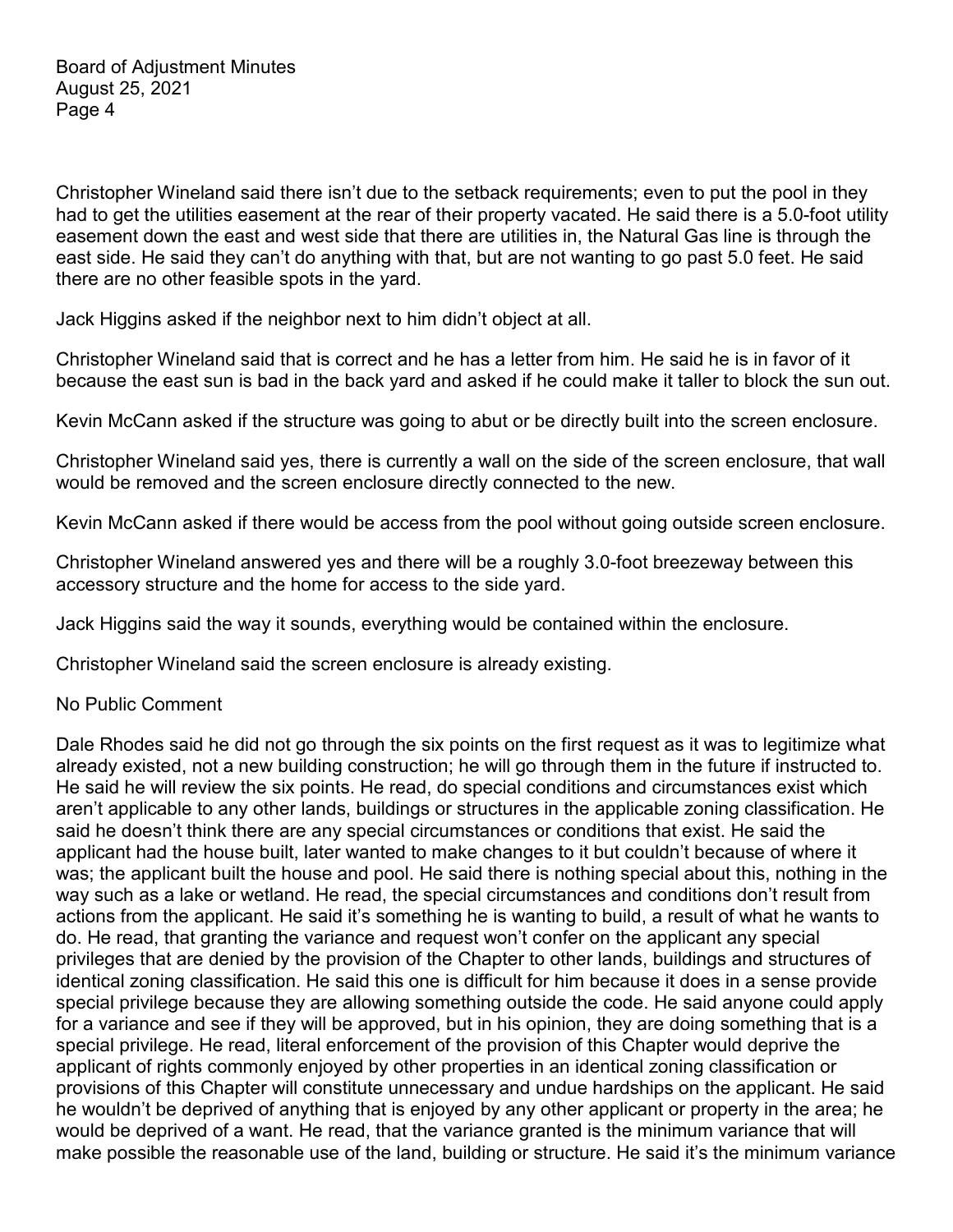required for what he wants to do. He read, that granting the variance will be in harmony with the general intent and purpose of this Chapter and that such a variance will not be injurious to the area involved or otherwise be detrimental to the public welfare. He said he is requesting a 5.0-foot variance from the 5.0-foot distance separation, 100 percent.

Paul Body said he would butt it up against where the screen enclosure is, he was going to redo the screen enclosure to have access to it. He said that's where that's coming from, there is supposed to be a 5.0-foot distance between structures.

Dale Rhodes asked, if they gave him that variance, does it create a potential health or safety risk.

Paul Body replied that a 5.0-foot separation distance is usually used for fire, he doesn't think the screen enclosure what catch fire the way they are built. He said he is making it like one structure.

Dale Rhodes asked if there was a way he could add to the structure to make it one.

Paul Body answered that it didn't appear that he could make it part of the screen enclosure.

Dale Rhodes said his big concern is if it was a risk.

George Bovell said the screen enclosure and accessory structure will be joined together so there would be no need for space in between.

Jack Higgins said he is removing a wall, making it all one.

Kevin McCann said he is borderline regarding the hardship. He said if the property owners adjacent to the property and the HOA don't have an issue with it, then he wouldn't either.

Motion by Jack Higgins, seconded by George Bovell to approve the variances as depicted on the survey submitted by the applicants. The vote passed 4:1 with Rhodes voting nay.

## **3. (21PZ00042) Carolyn M. Campbell Life Estate (Stacey Kuzman)**

Requests variances of Chapter 62, Article VI, Brevard County Code, 1) Section 62-1341(5)(b) to permit a variance of 0.1 foot from the required 7.5 feet side (south) setback for an accessory structure; 2) Section 62-1341(5)(b) to permit a variance of 3.3 feet from the 7.5 foot side (south) setback for an accessory structure; 3) 62-2100.5(1)(a) to permit a variance to allow one accessory structure over the two accessory structures allowed on a 20,473 square foot lot, in an RU-1-9 (Single Family Residential) zoning classification, on 0.47 acres, located on the west side of Dallas Avenue, approximately 132 feet south of Fay Boulevard (6630 Dallas Avenue, Cocoa) (Tax Account 2311032) (District 1).

Carolyn Campbell, 6630 Dallas Avenue, Cocoa.

Kenneth Jacobs, 360 Stacy Grove Road, Oak Hill. He said he is Secure Fence and Rail Titusville and they did a fence for Ms. Campbell in 2016. He said she had an arbor that she wanted remodeled. He said they fixed it up and did a covered area on the back of one of her sheds where her sink is because she does a lot of gardening; they put a cover there where she can wash her hands and stay out of the weather. He said it was called in because the arbor wasn't permitted; they went through the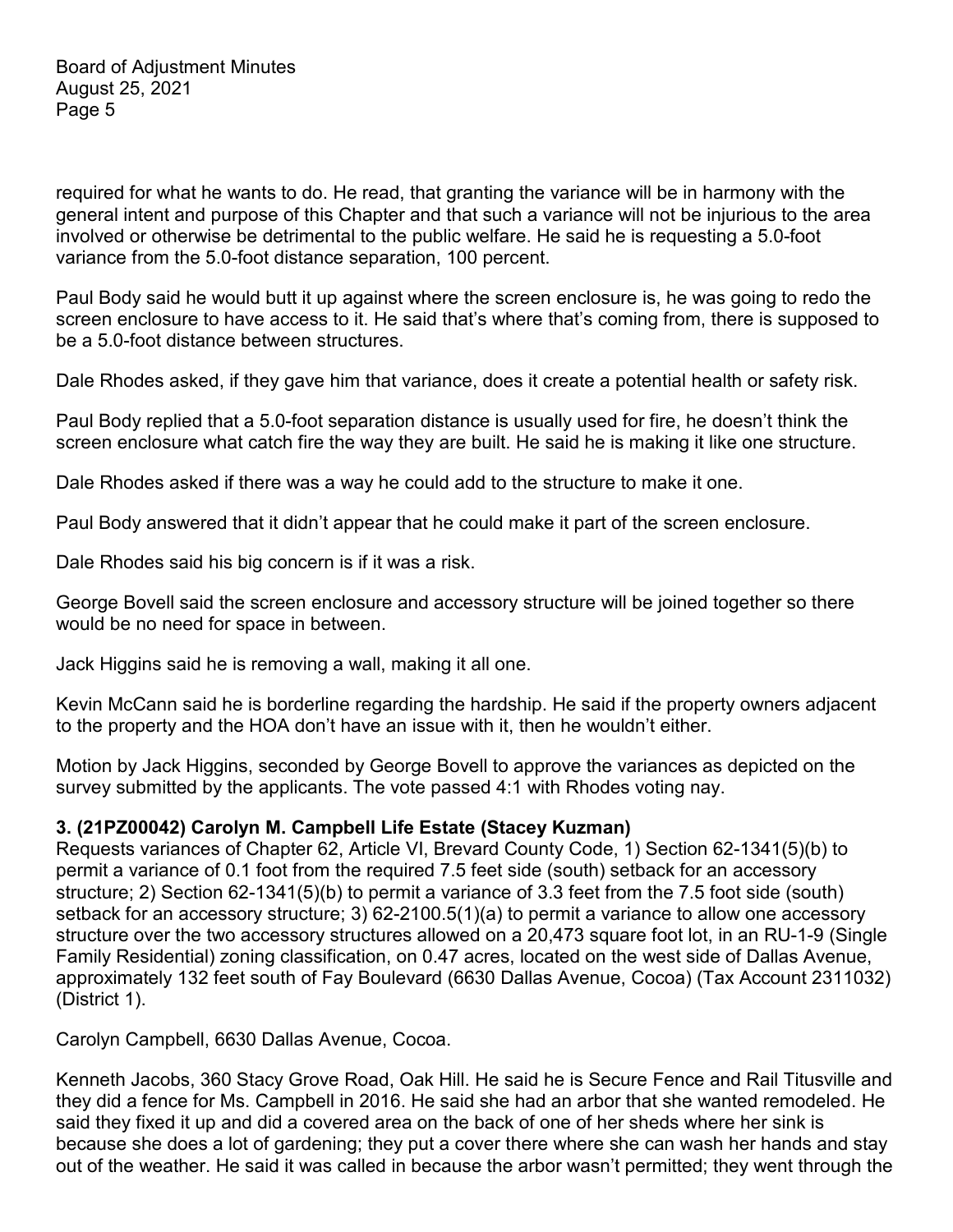process of getting a permit. He said that brought to light the shed she had from the 90's when she bought the place; they were put in inside the easement area. He said they're trying to get a variance for the shed and the two structures. He said the arbor had been there since 1995, they had just cleaned it up, she already had a pad set for it and power to it for the one done in 1995. He said they set new posts, new stringers and reset the electrical. He said the new arbor or lean to on the back of the shed was brand new. He said they're trying to take care of something that happened five years ago from an anonymous tip, an ex-employee of his. He said they're trying to get her set up so she can do her gardening; she has letters from neighbors stating they have no issues getting these variances. He said she's a pillar of her community, been there for 30 years; people come to enjoy her arbor, landscaping and flowers.

Carolyn Campbell thanked the Board for allowing them to speak. She said she loves working outside and gardening; she gets such peace out there and is grateful can she do it at her age. She said she hopes and prays they can resolve this today.

Jack Higgins said he went by yesterday; he went to Dallas Avenue where the sign is covered by someone's tree and behind that on the next street was a pump truck so it took a few minutes to find. He said it's a deep lot from street to street, on the backside from Orchard it looks very neat; he doesn't see how it would compromise any neighbors especially on the south side. He said in his opinion it wouldn't be a problem; he took pictures.

Bill Huffman asked if all of the adjacent lots were developed or were any empty around the perimeter.

Carolyn Campbell said there's an empty lot on the south side where one of the buildings is.

Jack Higgins said its wooded.

Bill Huffman said his concern is for the utility easements. His concern is if the empty adjacent lot were developed and needed use of the utility easement.

Kenneth Jacobs said in his years doing work in this county, he would say it's not an issue; she has been there since 1995. He said if there was a house built there, everything would be coming in from the front; he doesn't think there is a gas line through there. He said everything would be coming from the adjacent road, Dallas.

Jack Higgins asked if utilities were street side.

Kenneth Jacobs said yes, everything would be coming from that side so there shouldn't be an issue.

Paul Body said each lot has there own 6.0-foot utility and drainage easement on the side property line so they would be using their own easements, not hers.

George Bovell asked, regarding request two, how long the little shed in the easement had been there.

Carolyn Campbell said they moved into the house in 1993 and put it in soon after for the lawn mower.

George Bovell said it's been there for 27 or 30 years, no problem.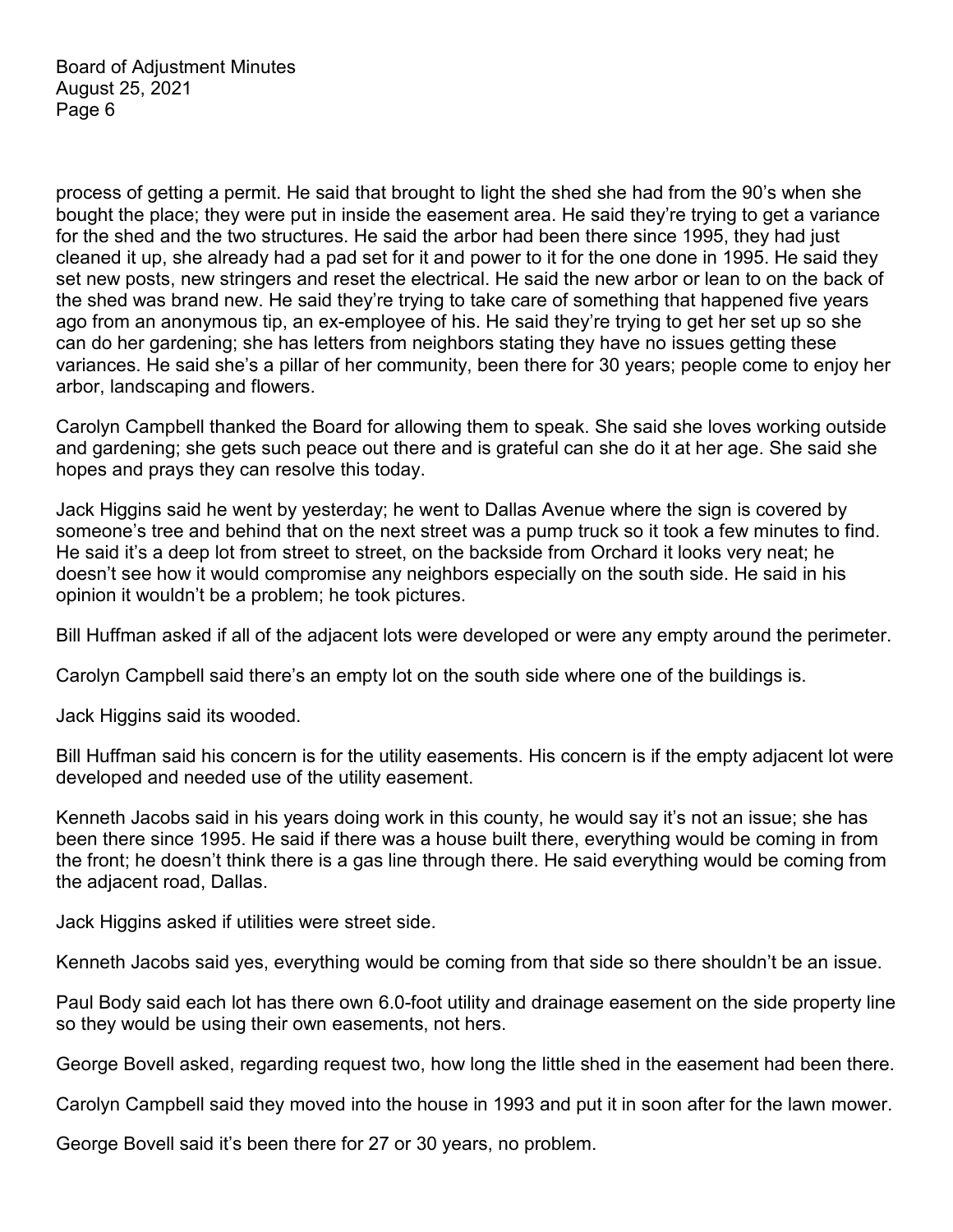Dale Rhodes said he understands that she is not adding any buildings, just legitimizing what's there; the only construction they are dealing with is the lean-to he built.

Kenneth Jacobs answered yes.

Dale Rhodes said he's not adding a third building, they're approving a third building that's already on the property.

Kenneth Jacobs answered yes.

Dale Rhodes asked, out of curiosity, if he knew he needed a permit before he built the lean-to.

Kenneth Jacobs replied, when they first started, doing arbors, he didn't think it was that big of a deal but now he knows. He said now they take care of that and have not had that issue in a long time.

Dale Rhodes said that didn't answer the question. He asked if he knew he needed one or thought he needed one and just didn't do it.

Kenneth Jacobs answered no, because it was a remodel on something existing there; he didn't know or have first hand knowledge that it needed to be. He said after doing more research on arbors in Brevard County and talking to Maggie in License Regulation, he was schooled on what needed to be done and what was required. He said in his generation in Florida it was, own your own land do what you want, but those days are over. He said he pulls hundreds of permits a week.

Dale Rhodes asked if they had seen the letter signed by all the area residences.

Kenneth Jacobs said she got that letter today and has seen it.

Dale Rhodes said he wanted to make sure she saw it and confirmed the Board members had as well.

Jack Higgins asked Paul Body if there was an allowed dollar amount without having a permit.

Paul Body said he is not sure, he would have to ask the building department. He said for an accessory structure a permit is not needed if it's less than 100 square feet and not on concrete, like a movable shed; it would still need to meet the zoning setbacks.

No Public Comment

Dale Rhodes asked if he needed to go through the six points when it's legitimizing.

Justin Caron said he should.

Dale Rhodes said he will go through the six points. He read, do special conditions and circumstances exist which aren't applicable to any other lands, structures or buildings in the applicable zoning classification. He said the only special condition or circumstance that exist is that these buildings already exist, at least one had been there 18 or 20 years. He read, the special circumstances and conditions don't result from actions from the applicant. He said it's something he is wanting to build, it's a result of what he is wanting to do. He said that's debatable, she is the one who put the sheds